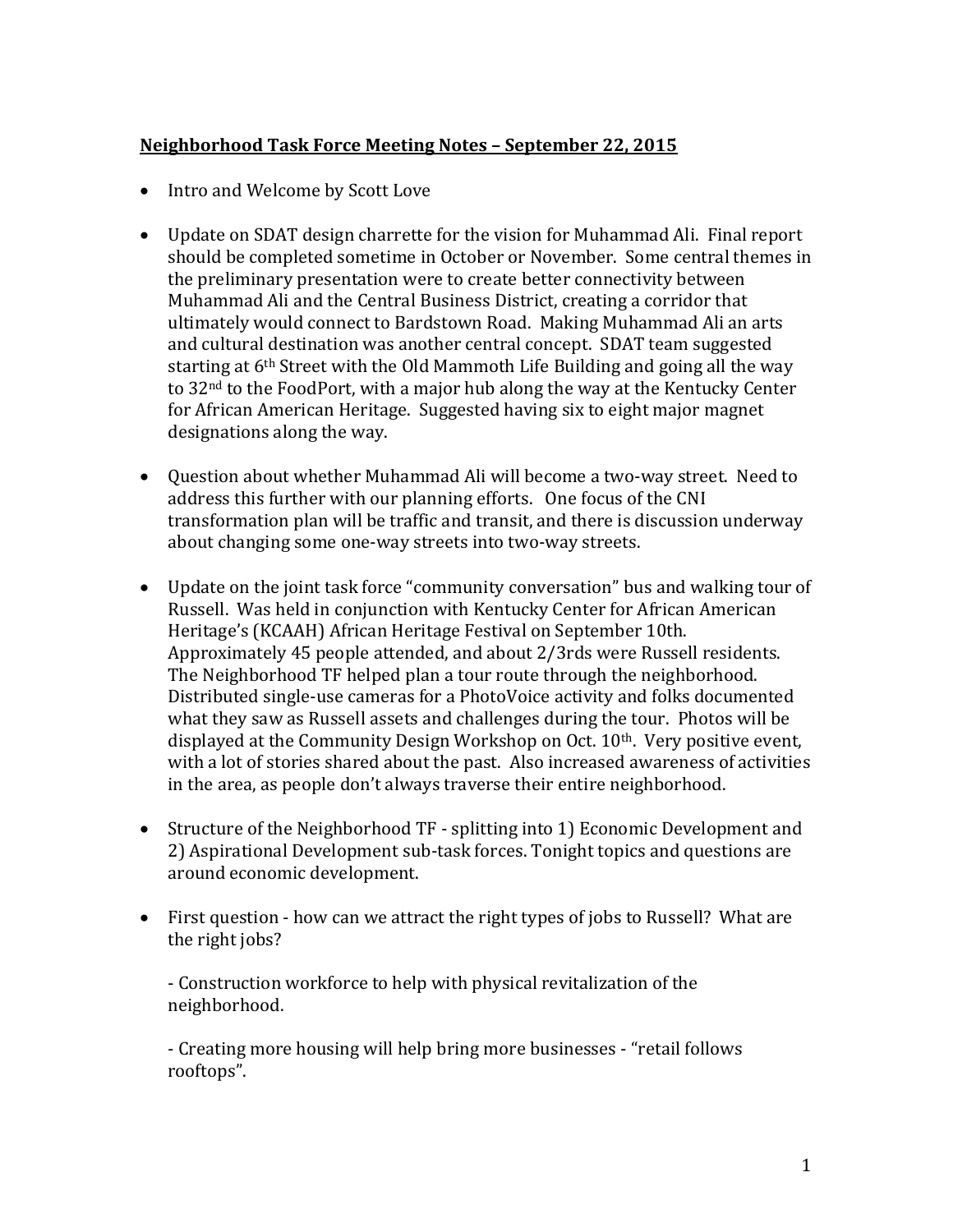- Point made that there are the rooftops in Russell, it's the second largest neighborhood in West Louisville – but households don't have much disposable income so difficult to attract businesses.

- Look at other types of businesses - more local, small, independent, and storefront type businesses – and not so many manufacturers, large-scale warehousers who historically have not employed many people from the neighborhood.

- Revive some of the old businesses that were formally in Russell, and give these business and job opportunities to people in the neighborhood.

- The City's Economic Development Department is working right now with GLEBA, who is under contract to help with independent business creation in West Louisville. Have held some public meetings, established a steering committee, and have created a mentorship program which is matching start-up businesses with a mentor business. Sweet Peaches was the first mentee in the program - they matched the owner with Heine Bros. The City's Economic Development Department is also linking them with a network of partners - SCORE and SBA expertise, and additional training and loan programs.

- There are 2,500 existing jobs in Russell right now – one of the next steps is surveying businesses on what their plans are and kind of supports they might need. There are also microbusinesses in Russell that might not be officially on the business rosters.

- Look at putting businesses back into the many corner commercial structures throughout the neighborhood.

- Comment that many of Russell's businesses are not employing people from the neighborhoods. Take the talent that we have, and put them to work in the neighborhood.

- Suggestion that we have more discussion on this topic in the People TF. Why aren't businesses hiring from Russell? What are the skill sets they need, so people can get prepared for these jobs if they don't currently have those skills.

- Tried to get at this question in #6 on the business survey. "How could this initiative assist you with obtaining a greater percentage of your workforce from the surrounding neighborhood?" Please make suggestions for edits or additions to the survey.

- Will businesses be receiving incentives to hire from the neighborhood? This group is charged with making recommendations for the Transformation Plan should this be a recommendation in the plan?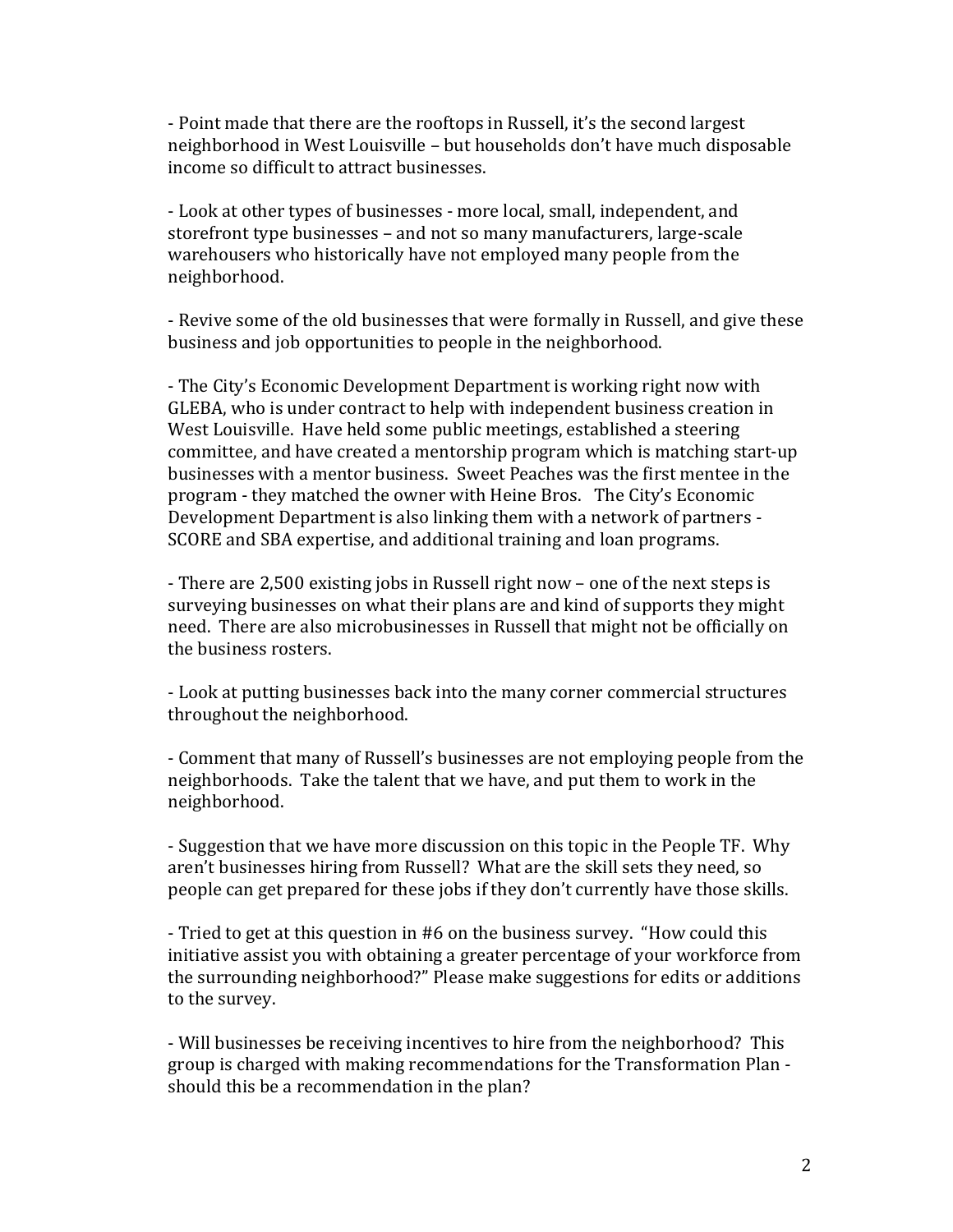- Suggestion to put a permanent farmers' market like the former Hay Market or Finley Market in Cincinnati at the corner of 18th and Market.

- Comment on inventorying the skills and talents of people in the neighborhood. Survey that's been done among the PH families and also a neighborhood survey underway. Kentuckiana Works has been mapping the job growth areas in the community.

- Tie into #3 in the economic development breakout questions – "Where are potential nodes of retail activity: corner stores, existing commercial structures? What might be appropriate or desirable in those locations?"

- Potential nodes of activity

18th and Market Street

18<sup>th</sup> starting at Muhammad Ali traveling north to Main Street One asset that can be capitalized upon is the 15,000 square feet at Old Walnut Street (LCCC) and 1,900 of it is a small business incubator, 3,200 is shovel ready for a business

All of Market from  $16<sup>th</sup>$  to  $18<sup>th</sup>$  and  $18<sup>th</sup>$  to  $22<sup>nd</sup>$  on the North side (a lot of vacant lots) – prime areas for retail with housing above. Historically a strong corridor, also on the border of Portland, and would benefit from the activity underway in that neighborhood.

- Many of the Russell's former businesses consisted of owners living over their businesses. Having live/work buildings and opportunities is key to getting businesses back in the neighborhood.

- Broadway is another important node and prime business connector

- 6th to 9th on Muhammad Ali is also key to reconnecting Russell to Downtown.

• #2 of the Economic Development discussion questions - How can we support existing businesses who want to stay and grow?

- Sending a survey to existing businesses - have seven questions on the survey instrument right now, but might want to expand it to 10 or so.

- Outreach effort to attract outside businesses that may or may not currently be in West Louisville or even Louisville. How do we market Russell to get them to invest here?

- Maybe we have a survey of existing businesses, and another survey or market effort for businesses that are outside the community? Find out who they are, where they are and what it would take for them to invest in Russell.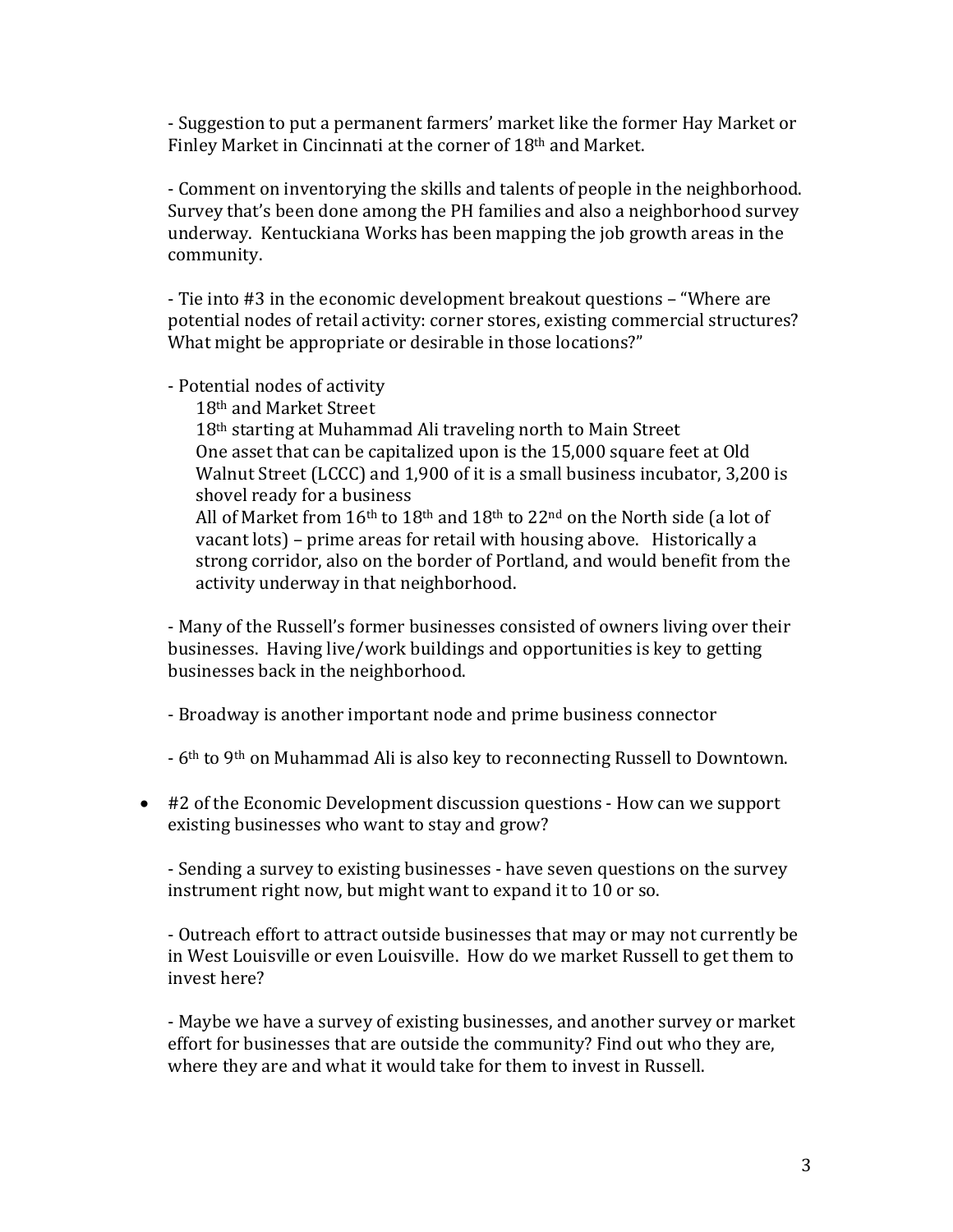- Build relationship with Metacyte–a for-profit subsidiary of the U of L Foundation; health and life science incubator - puts on the Idea Festival.

- Suggested additions to the survey

Types of jobs and compensation range? What skills and training are needed for these positions? Does your company have any other divisions or subsidiaries elsewhere, and what would it take to attract them to the Russell neighborhood. Why are you currently in Russell and are you happy here?

- 2,500 jobs in Russell (per Census data), only 100 held by Russell residents. Health care, manufacturing and wholesale are the largest employers in the neighborhood. (EJP will provide clarification on exactly what this data reflects.)

- How many of the vacant buildings in Russell are viable business locations?

- What is the appetite for the existing business to stay and for attracting new ones with higher wages?

- City's Economic Development handouts on some of the resources and businesses incentives that are currently available. Small business eco system

- Average per household income for Jefferson County is \$46K For Russell it is \$13K - a deterrent to attracting retail businesses.

- Businesses in West Louisville say they have difficulty finding a credible workforce and that they are afraid. Have to factor all that in when trying to attract new "customers". So when we talk about economic development, we need to be holistic, and creative.

- Rhae mentioned EJP's handout with available land (some large parcels and some small) for potential redevelopment in Russell and who owns them.
- Transportation question key for economic development. Hold question for discussion at next meeting.
- One of Russell new resources that ties in directly with this planning process is the Plato Academy historic restoration training program at KCAAH - could help supply workers for the housing related jobs.
- Potential recommendation for transformation plan hold a business fair and bring in resource providers that can help entreprenuers launch businesses – talk about the incentives available, potential locations, provide TA with things such